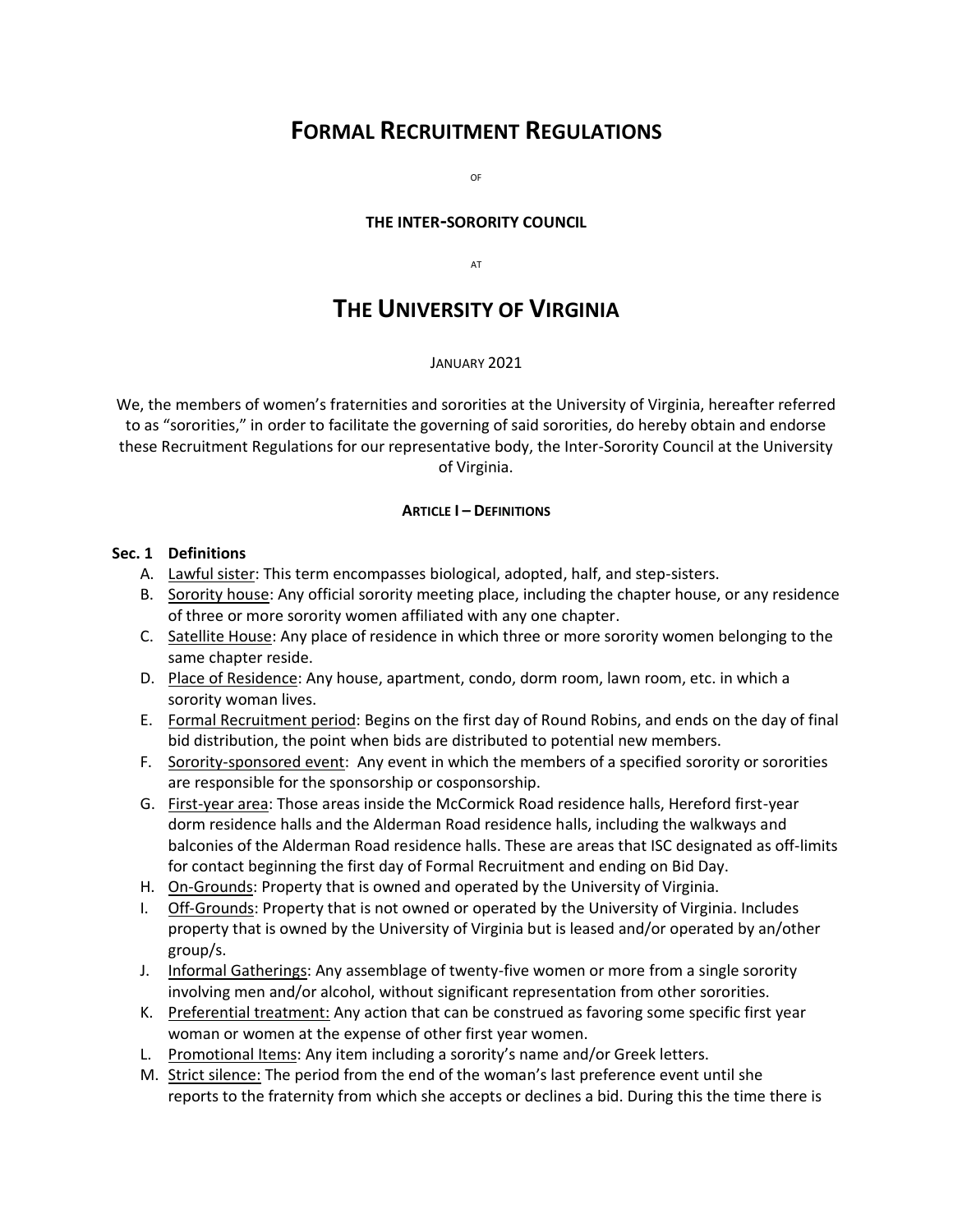to be no conversation or contact between women's fraternity members and potential new members. This includes all references to verbal, written, typed or printed.

- N. Restricted Contact: During the Formal Recruitment period, no intentional contact outside of Formal Recruitment events should occur between sorority women and potential new members. This includes but is not limited to direct face-to-face conversation, written notes, phone calls, text messages, Instagram likes, Snapchats, or Facebook messages. In the spirit of positive Panhellenic contact, it is permissible to exchange common-courtesy greetings in public settings or in the event of chance encounters
- O. Social Event: A social event is defined as an event that a sorority and/or individual sorority members contribute to financially via official or non-official banking funds and/or contribute to the planning and organization of, as defined by, but not limited to, sorority listservs, fliers, chapter meetings, Facebook, Instagram and Snapchat. This includes, but is not limited to, funds allocated towards providing transportation, ticket admittance, food, alcohol, and procuring a location. A social event includes events staged in coordination with other student organizations (including fraternities and other sororities at this or any other university) and social events arranged exclusively for members of a sorority. This rule excludes sisterhood activities that do not include men and/or alcohol as well as recruitment events (including formal, informal, and COB activities). A complaint of a social event may be filed as construed by a reasonable onlooker, or merited hearsay.
- P. Mandate: an official order or requirement of chapter members.

**Sec. 2** All definitions are ultimately left to the interpretation of the ISC Vice President of Judiciary and Vice Presidents of Recruitment.

**Sec. 3** It is the responsibility of the chapter to educate each member on these definitions and the applications of these definitions.

## **ARTICLE II- RESPONSIBLE CONTACT BETWEEN SORORITY WOMEN AND NON-SORORITY WOMEN**

*The responsible contact policy aims to create a more Panhellenic community that appears gracious and welcoming to first-year women. It intends to provide potential new members with All women deserve the right to have an equal opportunity of membership upon entering Formal Recruitment and this policy insures that no women participating in recruitment feel that they are either at a disadvantage or an advantage for being offered a bid.*

**Sec. 1** Beginning on the first day of summer orientation sessions and throughout the fall semester until the first day of spring Formal Recruitment, sorority women are allowed contact with first-year women within the following guidelines:

- A. Sorority women may speak freely and develop friendships with first-year women. No promising of bids or preferential treatment can be given any to first-year women. Sorority women are encouraged to promote Panhellenic involvement, rather than encourage participation in particular chapters.
- B. Sorority women may not give gifts nor spend money on first-year women (relatives are exempt), including meals.
- C. Sorority women may invite first year women to various activities occurring on-Grounds and off-Grounds.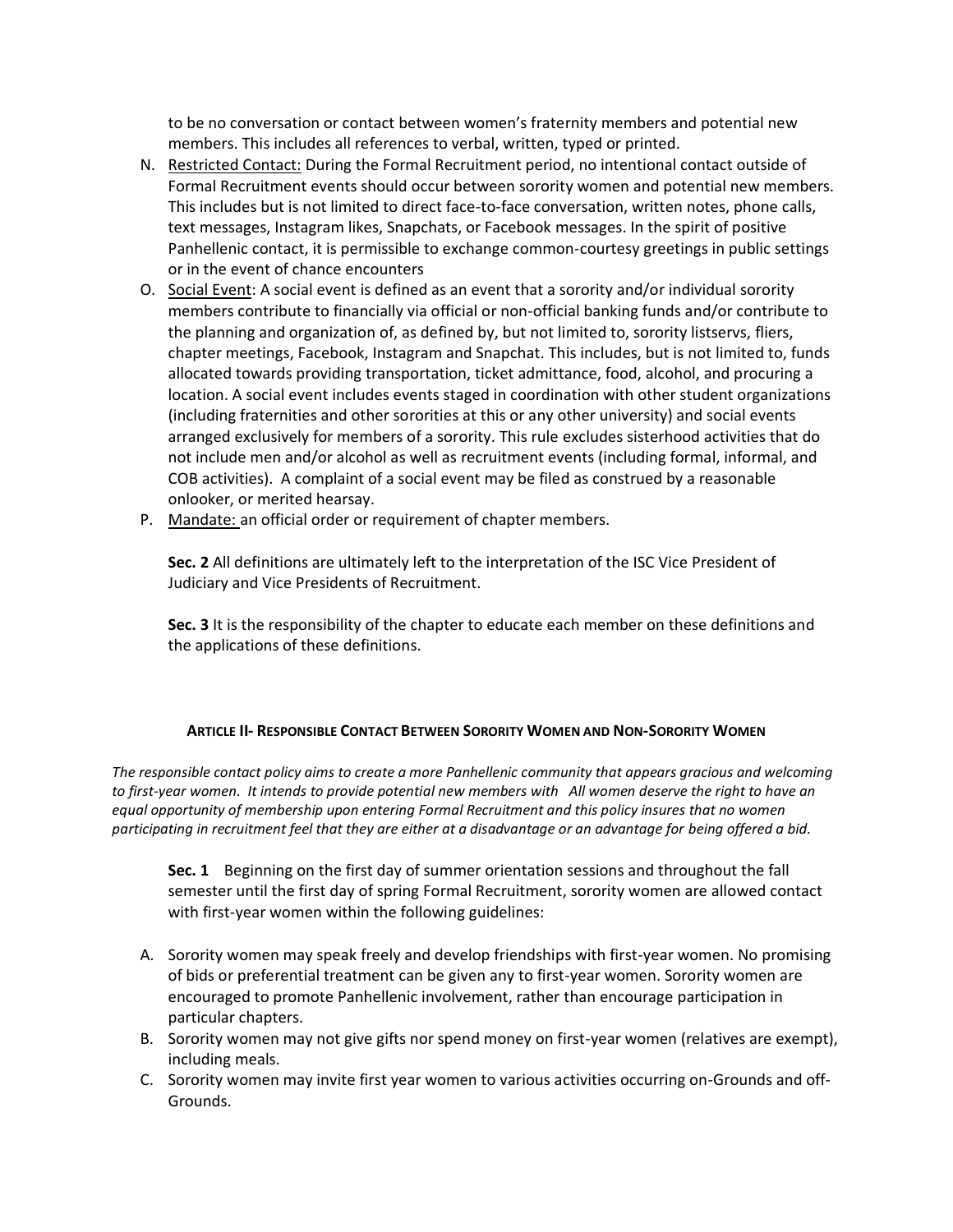- D. First-year women will not be permitted in or invited to sorority houses, satellite houses, or any sorority woman's place of residence. Exceptions include sorority-sponsored philanthropies and Panhellenic preview events. Relatives may enter a sorority woman's satellite house or other place of residence, so long as it is not the chapter facility.
- E. Sorority women are not permitted in any first year woman's dorm room or place of residency (relatives are exempt). Sorority women may visit RAs living in first-year dorms, but may only visit in common areas and the room of the RA.
- F. First-year women will be allowed to attend fall philanthropy events, including those events inside sorority houses, so long as the event is open to the public. First-year women may be awarded prizes at philanthropic events excluding promotional items containing chapter designation.
- G. First-year women may not purchase any apparel or items with chapter designation.
- H. Potential new members and sorority women shall follow restricted contact during Formal Recruitment. ISC sorority women will not be allowed to visit resident staff members during Formal Recruitment.
- I. Sorority women may not provide alcohol to first-year women.
- J. Sorority women may not encourage partaking in or eliciting invitations for alcohol related activities with first-year women. This includes placing a first year woman on a "fraternity list" and chapter "pre-games."
- K. First-year women may not attend any sorority-sponsored social events.
- L. Chapters may in no way mandate the development of relationships of sorority women with firstyear women.
- M. Any action by a sorority member, which is in violation of the spirit of these rules, will be equally considered a judicial offense, reviewable and punishable by the ISC Judiciary Board*.*
- N. Chapters are required to participate in any 'go greek' events or programs that the ISC deems necessary for the success of formal recruitment.

**Sec. 2** The following regulations apply to contact with upper-class women.

- A. Sorority women may have contact with upper-class/transfer women who plan to participate in Formal Recruitment, *outside of sorority-sponsored social events,* beginning on the day of their arrival for the fall semester until the first day of Formal Recruitment.
- B. Sorority women may not engage in any form of contact regarding recruitment with upper-class women during the period of Formal Recruitment.
- **Sec. 3** The following are designated exceptions to the contact rules expressed above.
	- A. During Formal Recruitment, sorority women may have contact in the first-year area if necessary for official University-sponsored activities or academic matters. It must be registered and preapproved by the ISC Vice President for Judiciary.
	- B. Sorority women may petition the ISC Vice President for Judiciary on a limited and reasonable basis to be allowed exceptions to the responsible contact policy. The ISC Vice President for Judiciary is under no obligation to grant such exceptions.
	- C. Reasonable expenses incurred between sorority women and upper-class potential new members who reside together qualify as an exception to the rule of gifts or spending money. ISC will determine any violations on a case-by-case basis.

**Sec. 4** Sorority women that are members of Resident Staff may discuss recruitment in general with first-year women beginning at their arrival for the fall semester through the end of the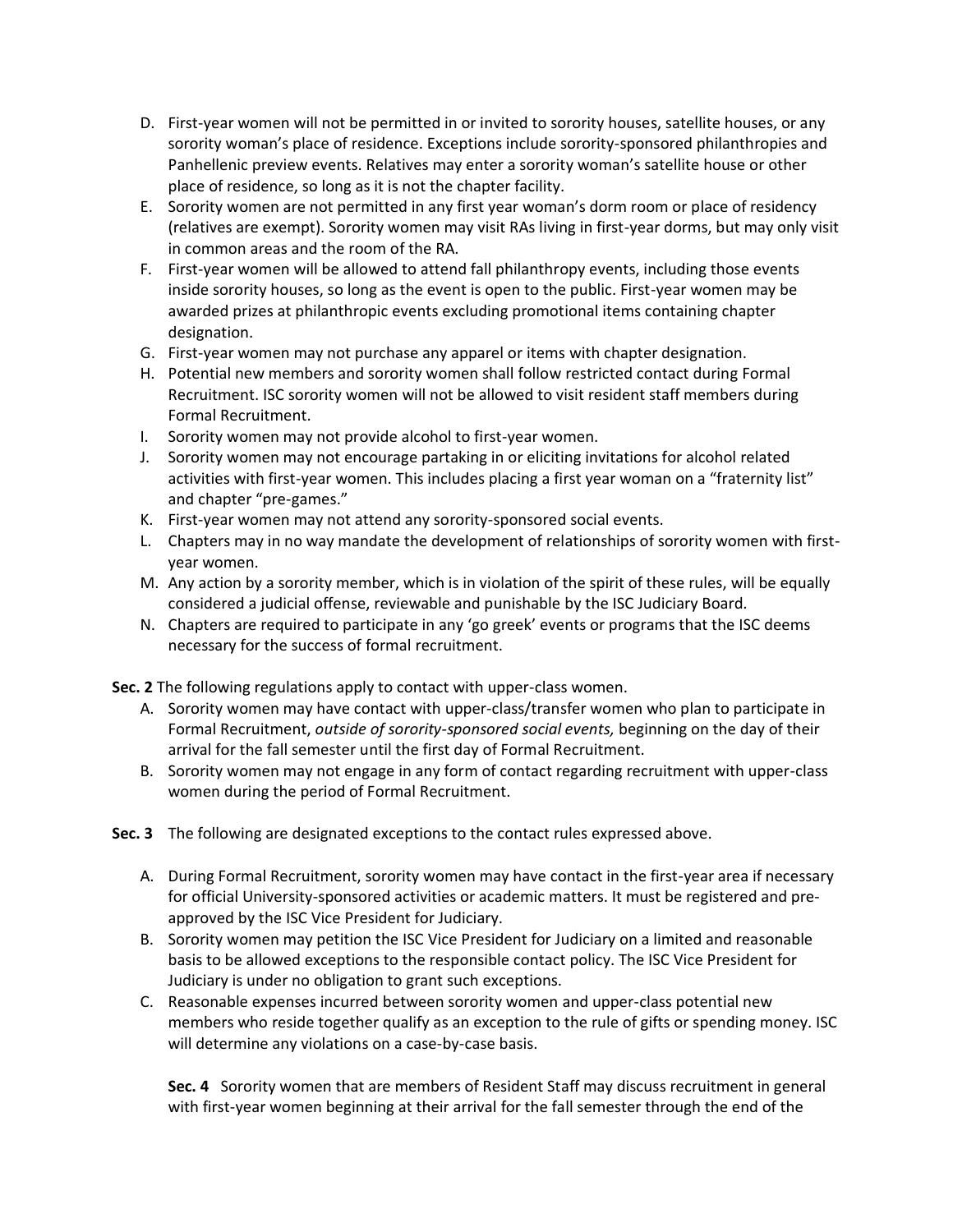Formal Recruitment period. They may not promote a specific sorority or sororities. They may have sorority paraphernalia in their personal room, and they may wear their letters in the First-Year Area at any time. No sorority woman who is an RA may take advantage of her situation to sway any first-year or potential new member towards a particular sorority or sororities. Additionally, no sorority woman who is an R.A. may be present at her sorority house during Formal Recruitment events.

**Sec. 5** It is the chapter's responsibility to ensure that all members, including alumnae and new members, learn, understand, and observe both the letter and the spirit of these and all rules governing recruitment. Individual sororities will therefore be held accountable for any recruitment violations of its members. Should there be any questions about these regulations, it is the duty of the chapter to contact the VP of Judiciary or VP of Recruitment for further clarification. Ignorance of Recruitment Regulations is not a defense.

## **ARTICLE III- RECRUITMENT REGULATIONS FOR SORORITIES**

*Abuse of any of the following rules will be decided on a case-by-case basis following procedures outlined in the ISC Judiciary Board Bylaws.* 

**Sec. 1** The incoming and current ISC Presidents, the ISC Vice Presidents of Judiciary, the ISC Vice Presidents of Recruitment, the ISC Vice Presidents of Finance, the Panhellenic Counselor Directors, ISC Computer Chairs are restricted from participating in Formal Recruitment functions with their respective chapters as specified in the ISC Constitution. Any other members of the ISC Executive Board may petition to be a member of the Recruitment team; such appointments will be discussed and approved according to the ISC President and VP of Recruitment.

**Sec. 2** From 2:00 am on Bid Day to 8:00 am the day after Bid Day there will be no consumption of alcohol by any sorority member.

**Sec. 3** Alcohol and men (with the exception of A capella performances on Bid Day) may not be present at any sorority activity until the date designated by the Inter-Sorority Council President, Vice President of Judiciary, and Vice President of Recruitments. No men, alcohol, or illegal substances may be present at any Formal Recruitment events, nor may alcohol or illegal substances be portrayed during Formal Recruitment events.

**Sec. 4** Sororities are prohibited from having any fraternity-sorority mixers, date functions, or other parties during the Formal Recruitment period.

**Sec. 5** Sororities may not promote any specific sorority through any medium that would be easily accessible to potential new members. This policy does not exclude posting picture with sorority letters or composites in the background but is aimed at intentional, targeted posts emphasizing one to join a particular chapter (ex: "Go Phi Mu"). For paper media which would be accessible to first-years on Grounds at the University, this rule is in effect the first day firstyears move in during the fall semester. For social media, this rule is in effect the first day that PNMs return to grounds the month of Formal Recruitment. Both media policies end when the Formal Recruitment Period ends. ISC will stipulate any specific regulations regarding this rule as they apply.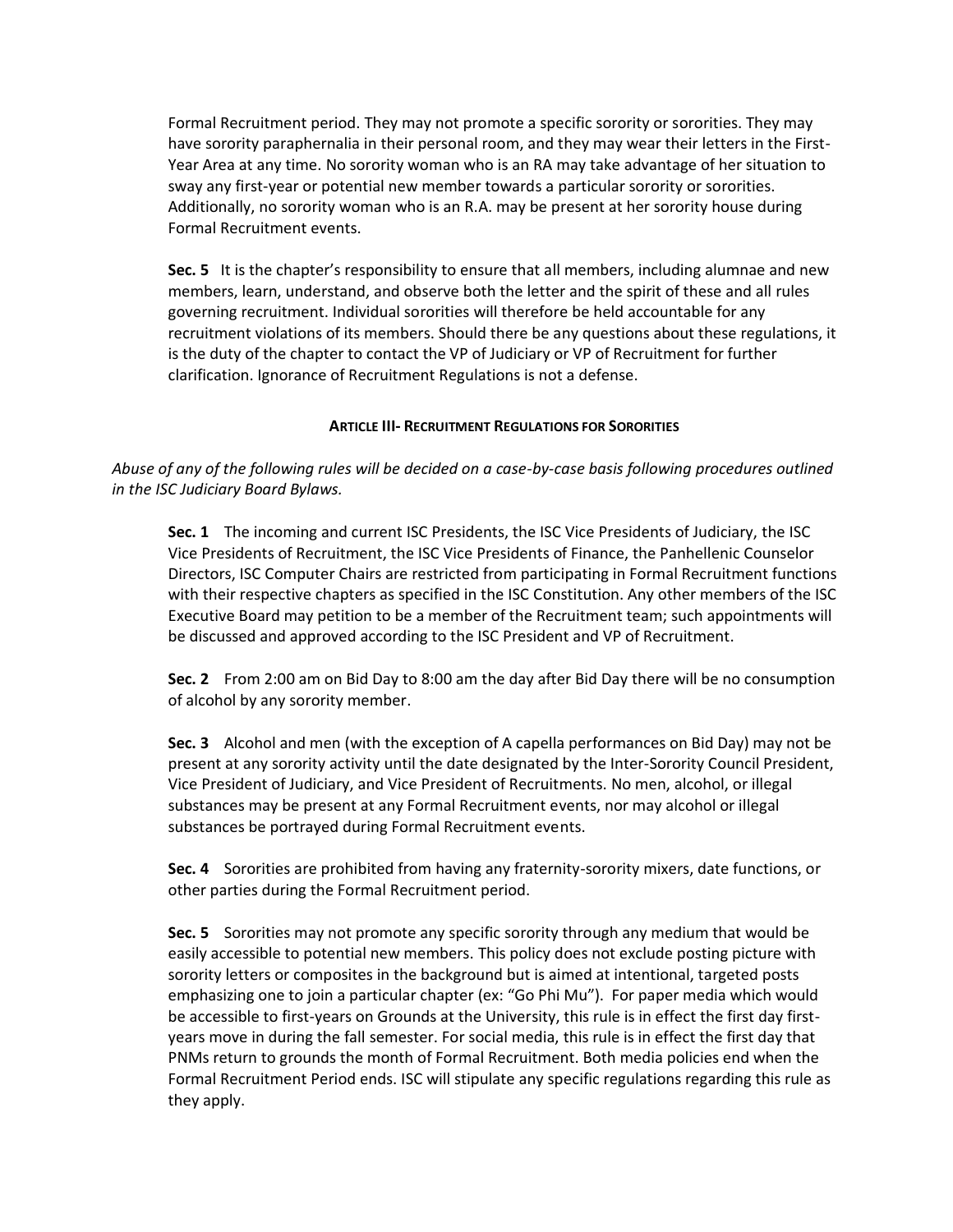**Sec. 6** There will be no distribution of either an oral or written early bid ("bid promising") by any sorority or sorority member. An early oral or written bid is defined as any language that is persuasive such that a potential new member has the reason to feel she has a future invitation or bid at that chapter. This includes bids that are promised via text messaging, Facebook, email, cell phone, etc.

**Sec. 7** During scheduled Formal Recruitment events, there is to be no discussion among sorority women and potential new members of other sororities, their chapters, or their activities or of any other potential new member and their relations to any sororities. In addition, no sorority woman may ask a potential new member about what other sorority recruitment events she is attending or has attended, which ones she liked or disliked, if that potential new member would like to be a member of any specific sorority, or regarding family member history in Greek Life.

**Sec. 8** All alumnae taking an active part in any Formal Recruitment event must be clearly identified as such and are bound by all recruitment regulations.

**Sec. 9** Sororities may serve drinks during the Preference round, but no food may be served during these rounds. Food and food-related items are not to be carried outside of a sorority's designated Formal Recruitment location by potential new members during any round of Formal Recruitment.

**Sec. 10** Between all rounds of Formal Recruitment, music, screaming, and cheering that may be heard of a chapter name, PNM name, or egregious explicit language is not allowed from the time when the first PNM enters the chapter house to when the last PNM crosses the property line to leave the house. During rounds, music may be played inside of the house at a level that cannot be heard beyond the sorority's property.

**Sec. 11** PNMs may not be on sorority property (or inside of the boundary line chosen by the recruitment chair or a designated chapter member) after the round has ended. Sororities will be given a 10 second grace period after the designated end of the round before they are fined unless specified by the ISC Vice President of Recruitment.

**Sec. 12** Sorority women are allowed to walk the potential new members out of the house at the end of each event, but they must remain on their property, not to walk past the boundary decided upon before recruitment. All sorority members must return and be inside their house with the door closed by the time specified by the ISC Vice Presidents of Recruitment. There should be no chanting, cheering, or dancing while outside between events.

**Sec. 13** Each sorority must provide membership expenses pertaining to dues, meal plans, and any regular financial commitments for members to the Inter-Sorority Council in order to be included in the Recruitment Booklet for Potential New Members.

**Sec. 14** There will be no distribution of party favors during the preferential event or any other round.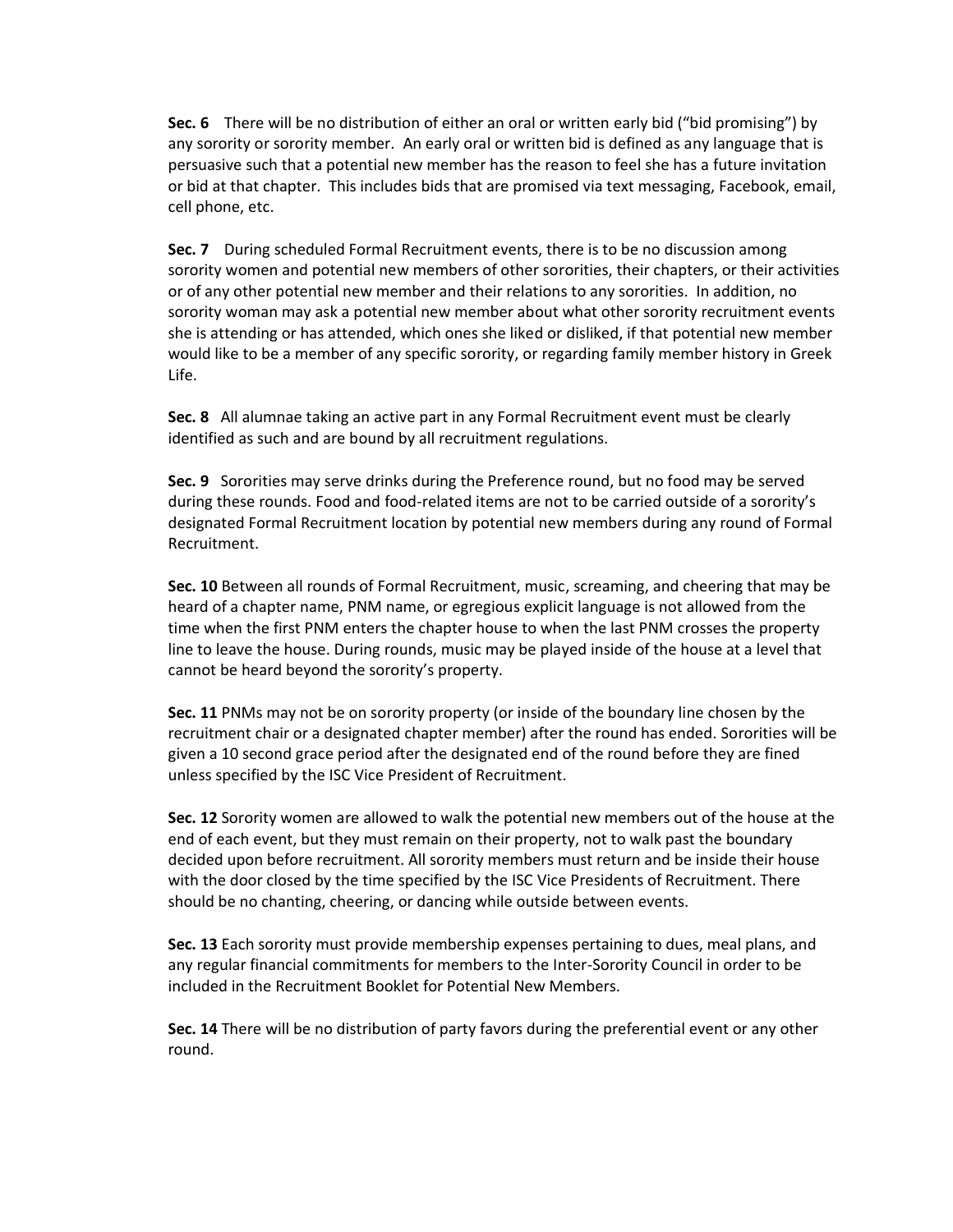**Sec. 15** Snap bids are distributed on the same day as regular bids. The process will be facilitated by the ISC and will be distributed at the same time as regular "matched" bids. A snap bid is defined as a bid that is extended by a sorority (to fill quota) to the potential new member(s) that are next on its bid list. A sorority can still extend snap bids to women who went through recruitment if it has exhausted its bid list and is still under quota. Sororities may not have more snap bids outstanding than spaces left to fill quota. Potential new members must respond to snap bids within 2 hours. The snap bid period will extend from noon until 5 pm on Bid Day. After 5 pm, all chapters must end the snap bid process. Sororities reserve the right to extend Continuous Open Bids to fill vacancies in quota or total, starting the day after Bid Day (see ARTICLE VII).

Sec. 16 The ISC shall utilize secondary/upper class quota to promote greater opportunities for upperclass potential new members to affiliate. Upperclassmen are defined as second, third, and fourth year women.

## **ARTICLE V – RECRUITMENT COUNSELORS/PANHELLENIC COUNSELORS (PI-CHIS)**

**Sec. 1** Pi-Chis may not participate with their respective chapters' Formal Recruitment, as specified in the ISC Constitution.

**Sec. 2** Job descriptions of Pi-Chis will be read at each sorority's chapter meeting before the entire chapter before Pi-Chis are selected. Pi-Chis must fill out an application through ISC. Interviews will be scheduled after a pre-selection based on applications.

**Sec. 3** Pi-Chis shall be selected by the ISC Pi-Chi Co- Director(s) and the ISC Recruitment Executive Board. A woman must have gone through Formal Recruitment with her chapter in order to be eligible. Each chapter shall be required to have an equal number of women apply, as designated by the ISC Vice President of Recruitment, or a fine will result. Pi-Chis shall be selected on the basis of qualifications, and to achieve a more even distribution of Recruitment Counselors among chapters. Failure of a sorority to provide the stated number of applicants for Pi-Chi positions will be considered a recruitment violation and will result in a fine, as set by the ISC Vice President of Judiciary. There is no minimum or maximum number of Pi-Chis from each sorority.

**Sec. 4** Pi-Chis shall not reveal their sorority affiliation, at any time, beginning during a date set in the fall by the ISC Recruitment Executive Board until the end of the Formal Recruitment period, or as advised by the ISC Vice President of Recruitment. This includes the wearing of sorority clothing, jewelry, stickers, and pins, as well as carrying sorority cups, mugs or bags, as well as posting on social media of one's chapter affiliation. All Pi-Chis are *strongly* encouraged to make their social media pages private during this time.

**Sec. 5** Pi-Chis can attend closed sorority date functions.

**Sec. 6** Pi-Chis must be accessible to their potential new members and the ISC from the Recruitment Orientation Program until the end of the Formal Recruitment period. Pi-Chis may not go out-of-town at any point during the Formal Recruitment Process.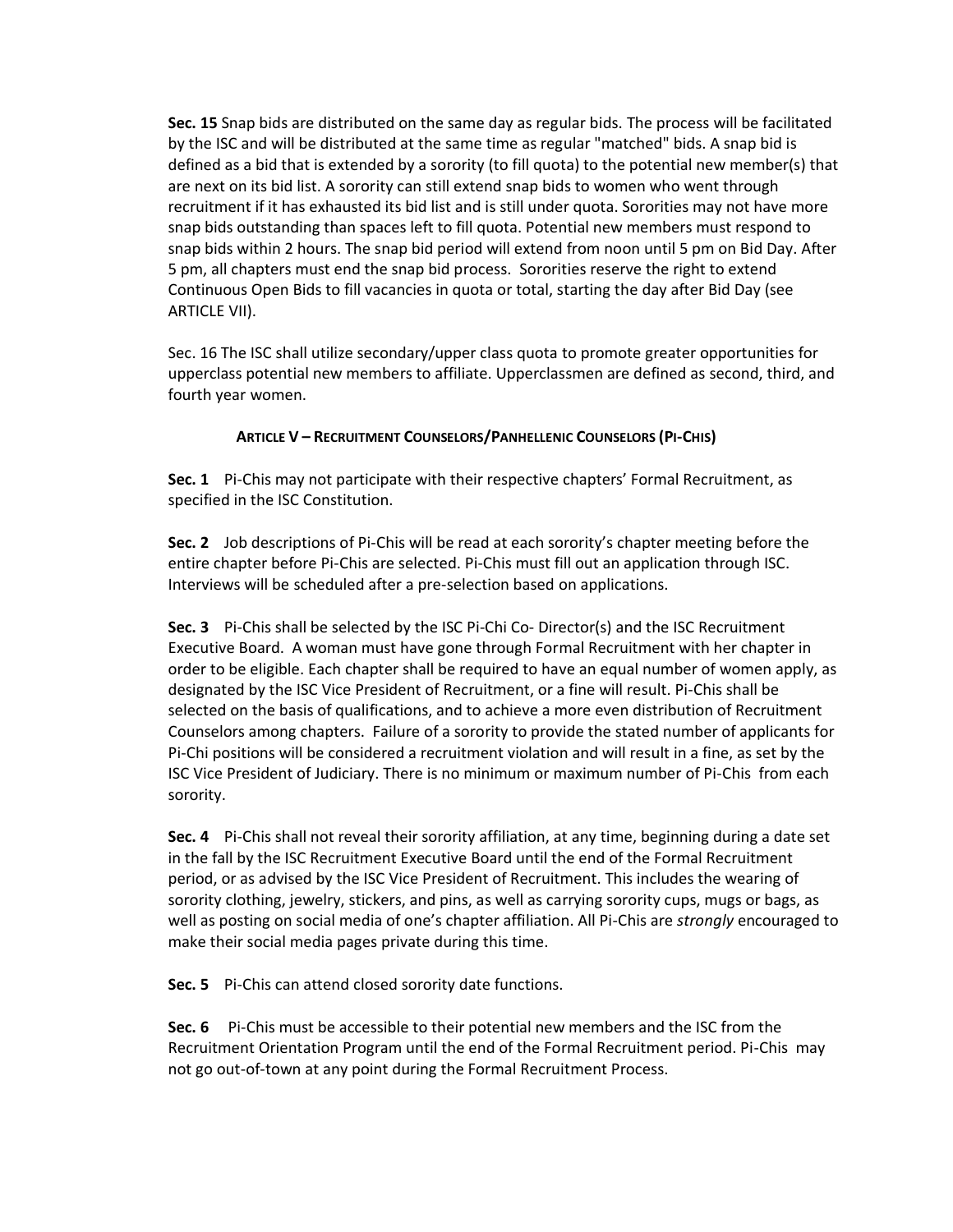**Sec. 7** Pi-Chis must exercise absolute confidentiality regarding any potential new members.

**Sec. 8** Pi-Chis may not buy anything for any *one* of her potential new members exclusively. Any purchased item or items must be given to *all* of her potential new members equally and simultaneously.

**Sec. 9** Any chapter officer who plays a leadership role in recruitment planning or new member education is ineligible to apply for a Pi-Chi position. The chapter's president, the second-incommand, and treasurer are also ineligible. Final determination of eligibility will be left to the discretion of the Pi-Chi Co-Directors and her selection committee.

**Sec. 10** Pi-Chis are prohibited from attending or making appearances at Formal Recruitment voting sessions.

**Sec. 11** Pi-Chis are responsible for respecting the letter and the spirit of the recruitment rules. It is their responsibility to learn and fully understand these rules.

**Sec. 12** Any violation of the duties and responsibilities of a Pi-Chi is considered a violation of that Pi Chi's chapter, and it will be treated as such by the ISC Vice President of Recruitment. As a result, the Pi-Chi's chapter president will be notified of the violation by the VP-Judiciary.

### **ARTICLE VIII - PROCEDURE FOR DEALING WITH ALLEGED VIOLATIONS**

**Sec. 1** All alleged recruitment infractions and violations will be handled according to the ISC Judiciary Board By-Laws and the relevant NPC Unanimous Agreements.

**Sec. 2** The proper reporting authority for any infractions under the Recruitment Regulations includes: Chapter Presidents, Recruitment Counselors, Potential New Members, the ISC Vice President of Recruitment, or the University Panhellenic Advisor.

- A. If a sorority woman feels as though a violation of the Recruitment Regulations occurred, she shall inform her Chapter President, who can then take appropriate action. Following consultation with Chapter President, a sorority woman may file a violation report form through ISC Vice President of Judiciary. Sorority women are reminded that it is in the best interest of the whole system if alleged violations are promptly reported.
- B. If a potential new member feels that a violation of the Recruitment Regulations has occurred, she shall inform her Recruitment Counselor, the Recruitment Counselor Director, the ISC Vice President of Judiciary, or she herself may go to the ISC office to file a complaint. Potential new members are also reminded that reporting violations is necessary to conduct a fair and equitable recruitment for all women.

**Sec. 3** Each offending chapter is entitled to the right to a fair judicial process through the ISC Recruitment Judiciary process. The hearing will be conducted primarily by the VP of Judiciary. The ISC Advisor may be in attendance in an advisory capacity. Sanctions may result from either an informal mediation or a formal judicial trial. In both cases, evidence will be brought forth and